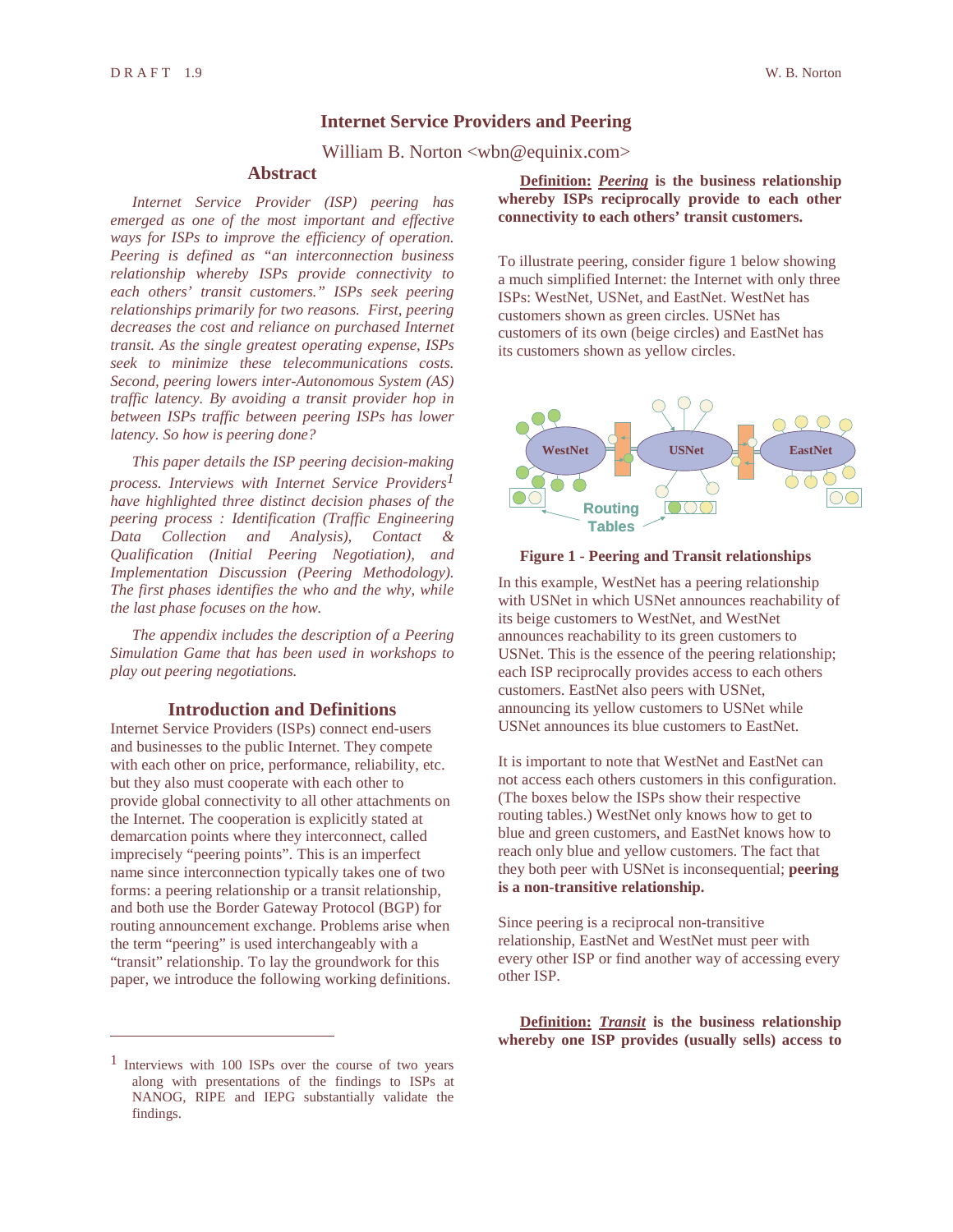#### **all destinations in its routing table2.**

Consider a simplistic Internet model below in figure 2. In this picture, EastNet **purchases transit** from USNet, and in return gets connectivity to **all** networks in USNet's routing table. As a customer of USNet, USNet announces EastNet routes across all of its peering and transit interconnections.



### **Figure 2 - Transit Relationship - selling access to entire routing table**

To better illustrate transit, note that there are over 8800 ISPs in the  $US^3$  alone; imagine the complexity and cost of trying to peer with all of them! (In reality you wouldn't have to peer with all ISPs, but you would need to peer with their upstream (transit) providers to avoid transit entirely.) A more effective demonstration of transit is shown below, showing the opaque conglomeration of International networks accessible via a transit relationship with a large transit provider. Compared against the relatively small number of routes received from a single peering relationship, one can see that transit is a valuable and different service from peering.



### **Figure 3 - Transit Providers with large network**

As a side note, some service providers<sup>4</sup> prefer a transit (customer) relationship with ISPs for business reasons, arguing that the threat of lost revenue is greater than the threat of terminating a peering arrangement if performance of the interconnection agreement is inadequate.

Now that we have introduced the notion of peering and transit relationships and the difference between them, we will examine the role of the Peering Coordinator.

# **I. Phase 1: Identification of Potential Peer:** *Traffic Engineering Data Collection and Analysis*

We spoke with over 100 peering coordinators in this study to document how peering works, and how they approach peering from a practical perspective. Peering Coordinators are typically charged with establishing and managing the interconnections between their network and others. This multidiscipline job crosses the boundaries of network architecture, technical (routing logistics), business, and legal. This job therefore requires a mix of skill sets to be executed effectively.

We'll first examine the peering coordinator motivations for peering and selection of peers.

# Motivations: Why Peer?

<sup>2</sup> Note that increasingly in Europe ISPs are offering and obtaining hybrids. For example, they may purchase "Regional Transit" from global players in a region without adequate coverage. In a few rare cases ISPs have arranged "paid peering" to eliminate the cost of peering to one or the other. INSNet and GXNet for example.

 $3$  See the Boardwatch list: http://www.thelist.com for a list of ISPs.

<sup>4</sup> Conversation with Allan Leinwand, Founder of Digital Island. Allan indicated that the financial "teeth" are much stronger with transit ISPs than with "peers", and the threat of lost revenue provides better quality and reliability in a transit relationship.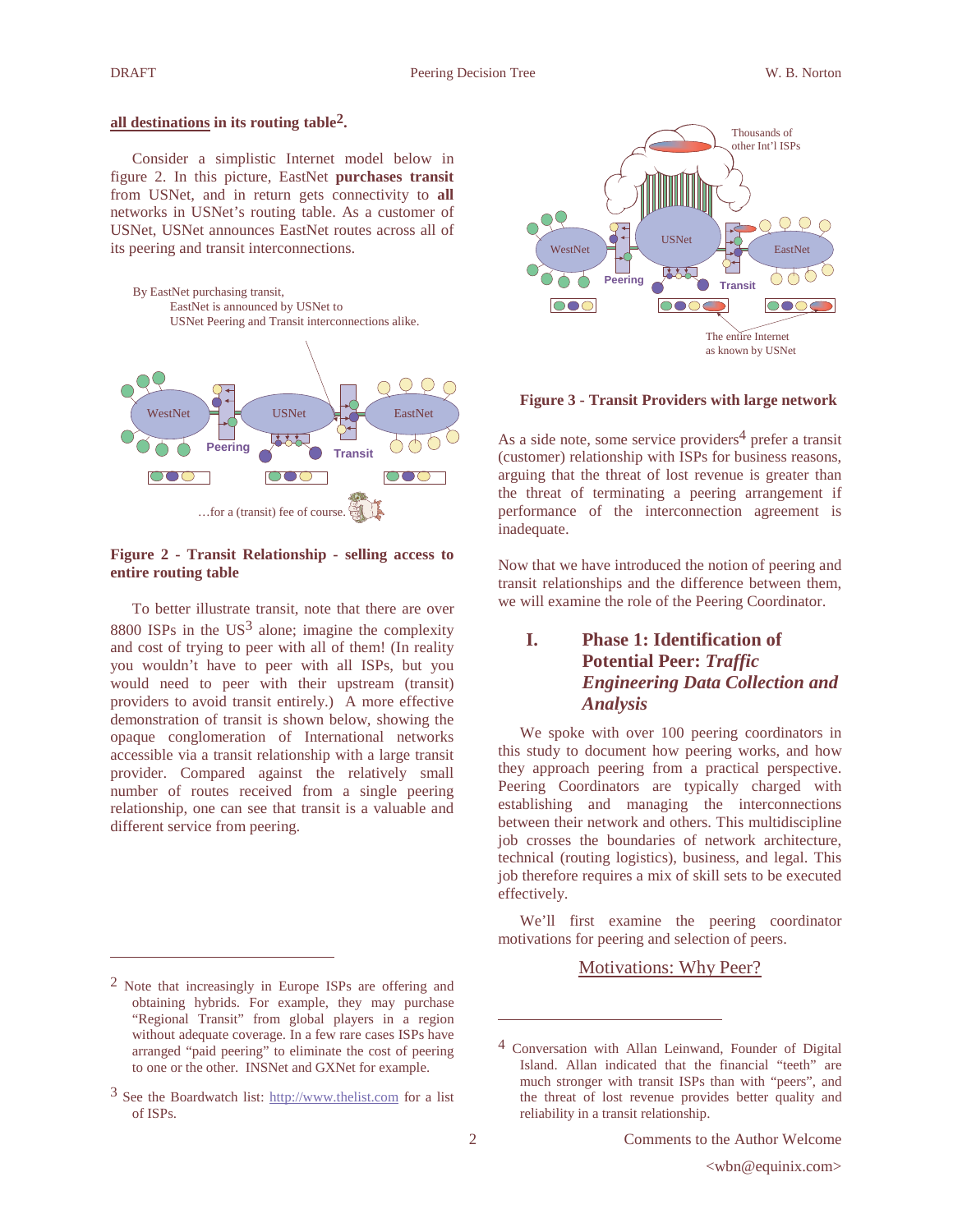**Lower Transit Costs.** Choices made by Internet Service Providers (ISP) are often dominated by telecommunications cost issues. Highest among these costs is Internet transit service that provides the ISP with connectivity to the global Internet. Transit Prices for DS-3 transit for example can be as high as  $$50,000/month^5$ , and OC-3 transit can cost up to  $$150,000/m$ onth<sup>6</sup>. To reduce these costs, ISPs seek peering (zero or reduced cost) relationships with other ISPs that provide more direct traffic exchange and reduce the load on these expensive transit services (as shown below).



# **Figure 4 – Migrating traffic from Transit to Peering Interconnection**

Lower Latency. As a side effect of interconnecting directly with peers, ISP customers experience lower latency to the other ISP's customers. Traffic destined for a local competitor's customers may need to traverse a couple of transit providers and potentially across great distances (with high latency) before reaching the other customer. The worst example highlighted traffic between the United Arab Emirates and Saudi Arabia traversing an overloaded exchange point in Washington DC<sup>7</sup>. Through direct interconnections (using direct circuits or regional exchange points) ISP customers realize better performance.

**Usage-based traffic billing.** Some ISPs charge customers based upon metered traffic. Since packet

loss and latency slows traffic consumption, they benefit from a lower latency, lower packet loss Internet. It is in their best interest therefore to assure that customers use as much bandwidth as possible by minimizing loss and latency through effective traffic engineering<sup>8</sup>.

Conversations with European ISPs showed increasing adoption of the usage-based billing model. This has motivated them to compete for traffic and therefore revenue.

## Why not peer?

On the surface peering appears to be a good idea from a financial and technical perspective. However, the topic has generated more heat than light due to the following conflicts of interest between ISPs.

> • Traffic Asymmetry and Investment asymmetry means that one party bears more of the cost as a result of peering. For example, consider the figure below where Exodus peers with GTEI. Web traffic (the dominant traffic flow on the Internet) is inherently asymmetric. Exodus is a net source of content, therefore more GTEI resources (bandwidth) than Exodus bandwidth are consumed as a result of peering. GTEI could say that Exodus was "dumping traffic" onto GTEI's backbone and GTEI was forced to "carry" the traffic across the great distances. Meanwhile, Exodus and Exodus customers are able to sell advertising on their web pages and yield great revenues off of GTEI's customers. In some cases ISPs will peer without settlement up to a certain traffic ratio (for example 4:1 traffic out to traffic in) and then on a usage basis beyond that on a Mbps basis<sup>9</sup>. In the Exodus-GTEI negotiations, rumor has it that the solution was to peer at more locations and to engineer cold-potato<sup>10</sup> routing to reduce the distance the traffic had to spend on the GTEI backbone<sup>11</sup>.

<sup>5</sup> Varies by transit provider, backhaul costs vary by circuit miles, carrier competition, etc.

<sup>6</sup> Dave Rand interview with the Cook Report, and Author interview with Pat Binford-Walsh (UUNet) in 1998. Note that the bandwidth and transit costs have dropped.

<sup>7</sup> Consulting work with the United Arab Emerites PTT.

<sup>8</sup> Interview with Avi Freedman, AboveNet.

<sup>9</sup> Conversations with Frontier Global Center engineers at RIPE 35 in Amsterdam.

<sup>10</sup> Cold-potato routing is a routing discipline whereby one ISP carries traffic as far as possible before handing it off to another ISP.

<sup>11</sup> "GTEI, Exodus Make Peace On Peering", Randy Barrett,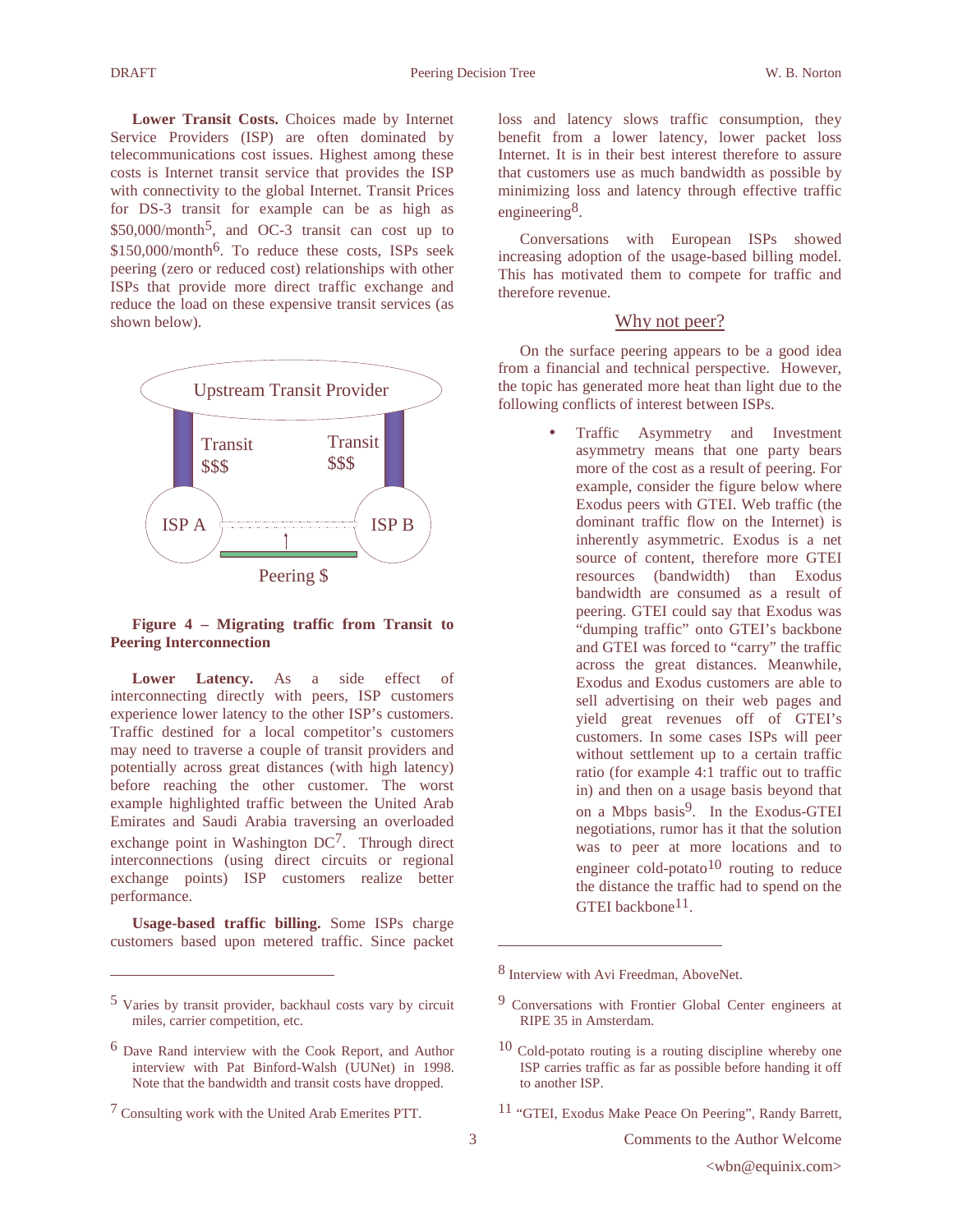

## **Figure 5 - ISP Traffic Asymmetry**

- There may be the potential for transit sales if they don't peer<sup>12</sup>. Some ISPs will not peer if there is **any** existing or pending customer-provider relationship between the parties, even if the sale is completely unrelated to interconnection (i.e. fiber sale or colo sale)13.
- Peering consumes resources (router interface slots, circuits, staff time, etc.) that could otherwise be applied to revenue generation. Router slots, cards, interconnection costs of circuits or Internet Exchange environments, staff install time are incremental expenditures<sup>14</sup>. Further, operating costs, particularly for peering sessions with ISPs without the necessary on-call engineering talent, can require increased processing power for filters and absorb time better suited to paying customers.
- Motivation not to commoditize IP transit. Tier 1  $ISPs<sup>15</sup>$  compete on the basis of

Inter@ctive Week, September 16, 1998 and anonymous interviews with parties involved with the negotiations.

- 12 A case recited to the author: Level 3 refused to peer with GST Networks in the Washington DC area since GST was a Level 3 transit customer in New England. While technically the request could be accommodated, Level 3 rationally preferred the transit revenue.
- 13 Apricot 2000 presentation by Lauren Nowlin, Onyx, March 2, 2000 in Seoul, Korea on "Peering and Interconnection Panel" with the author.
- 15 Tier 1 ISPs are defined as ISPs with global coverage and a full Internet routing table without acquiring transit

better performance. They accomplish better performance due to the large customer base of direct attachments and high-speed interconnections with other Tier 1 ISPs. Since peering with other ISPs improves the performance of the "peer" it effectively makes them a more powerful competitor. Therefore, there is a strong disincentive to peer and increase the number of top tier competitors.

As a "peer" there are no Service Level Agreements (SLAs) to *guarantee* rapid repair of problems. Both parties benefit from the reparation of outages, and may even have clauses in the peering agreements to work diligently to repair the problem. However, a customer relationship (with or without SLAs) generally has more contractual teeth (financial repercussion for failure to perform).

**Traffic Ratio-based Peering.** As a result of these forces, a traffic ratio-based **paid peering model** is emerging. In this approach, peering is free until traffic asymmetry reaches a certain ratio (4:1 is common). At this point, the net source of traffic will pay the net sink of traffic a fee based upon traffic flow above this ratio.

# With Whom to Peer?

If peering makes sense from a technical and financial perspective, the next question is, "With whom should we peer?" To identify potential peers, ISPs use a variety of criteria.

**Quantities of traffic** distributed between networks often sets the pace of the negotiation; to quantify this, ISPs may systematically sample inbound and outbound traffic flows. Flows then are mapped to originating AS, and calculations are made to determine where peering (direct interconnections) would most reduce the load on the expensive transit paths. There is substantial work involved here, as this traffic sampling results in a large number of data. Alternative measurement methods include measuring port statistics<sup>16</sup>.

Many peering coordinators indicated that peering selection is accomplished by intuition<sup>17</sup>. Their sense

17 NANOG 17, Montreal, Peering Birds Of a Feather (BOF)

4 Comments to the Author Welcome

from any ISP.

<sup>16</sup> Avi Freedman, AboveNet citing ATM and other switch measurement methods in use.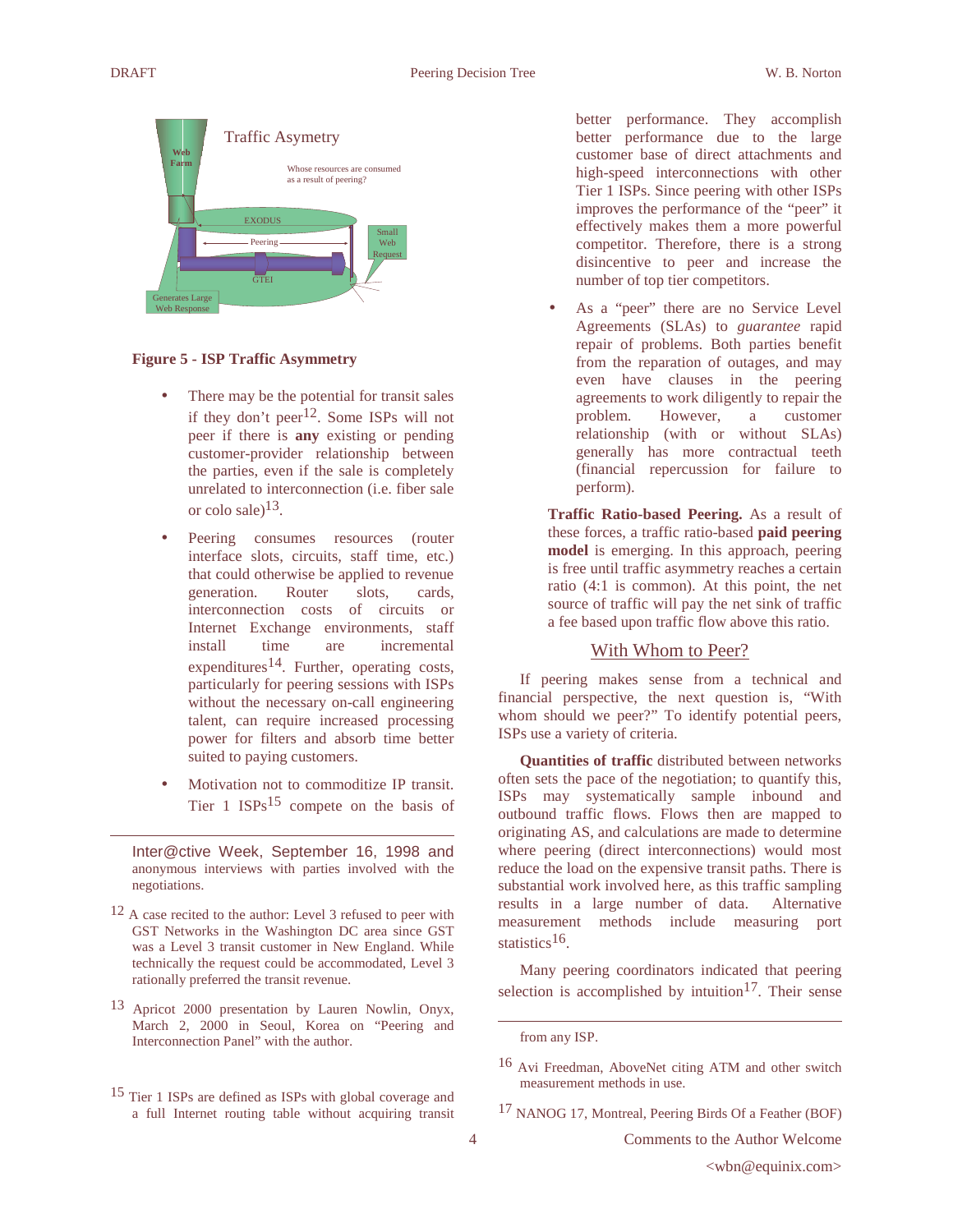was that they knew where traffic was and would be headed.

In either case, the end result of this first phase is list of the top 10 ISP candidates for peering. Interviews with Peering Coordinators highlighted a few other considerations.

**Broader business arrangements** between ISPs may circumvent the peering negotiation phase and expedite discussions directly to Phase III, the peering methodology negotiation phase.

Peering policies range across a wide spectrum from "open peering policy" meaning "we will peer with anyone", to "if you have to ask, we won't peer with you.<sup>18</sup>" Peering policies are often exposed only under Non-disclosure agreements, and these policies reduce the number and type of ISPs that are peering candidates.

In many cases peering requires interconnections at multiple peering points, explicit specifications for routing, migration from public (shared switch) peering to private (non-shared switch) peering after a certain traffic volume is reached, etc. It is beyond the scope of this document to fully explore the technical and political motivation for peering policies; it is sufficient to be aware that these discussions can be cumbersome and require a combination of technical and financial negotiation.

The greatly simplified peer qualification decision tree looks something like this:



## **Figure 6- Phase 1 of Peering Selection Decision Tree**

Once the measurements have been made and analyzed, and it appears to be beneficial to peer, the ISP enters into Phase 2, Contact & Qualification, Initial Peering Negotiation.

**Emerging Migration Path from Transit to Peering.** Interviews with tier 2 ISPs highlighted an emerging peering transition strategy:

- 1) Access the Internet via transit from a global provider,
- 2) Pursue peering arrangements on public switches at exchange points to reduce load on transit links and improve performance
- 3) Migrate high traffic public peering interconnections to private interconnections (via fiber or direct circuits).
- 4) Ultimately migrate traffic away from transit purchase and negotiate (free or for-fee) peering with former transit provider.

To illustrate this path, consider Telia, a global ISP based in Sweden. Telia analyzed their transit costs and recognized that approximately 85% of their traffic at MAE-East was to their transit provider and the remaining 15% was through peering relationships. By focusing on establishing peering relationships with the top 25 destination ASes they shifted the mix to 70% through private peering at an exchange with the remaining 30% of traffic heading toward their transit provider $19$ .

meeting held by author when about two-thirds of the audience indicated that they use ad-hoc, predictive, or intuition for selecting peering candidates.

<sup>18</sup> Sentiment articulated by Sean Doran, shortly after leaving SprintLink. Peering policies are a politically sensitive subject, and peering policies are often not explicitly articulated.

<sup>19</sup> Interview with Anne Gibbens (Telia)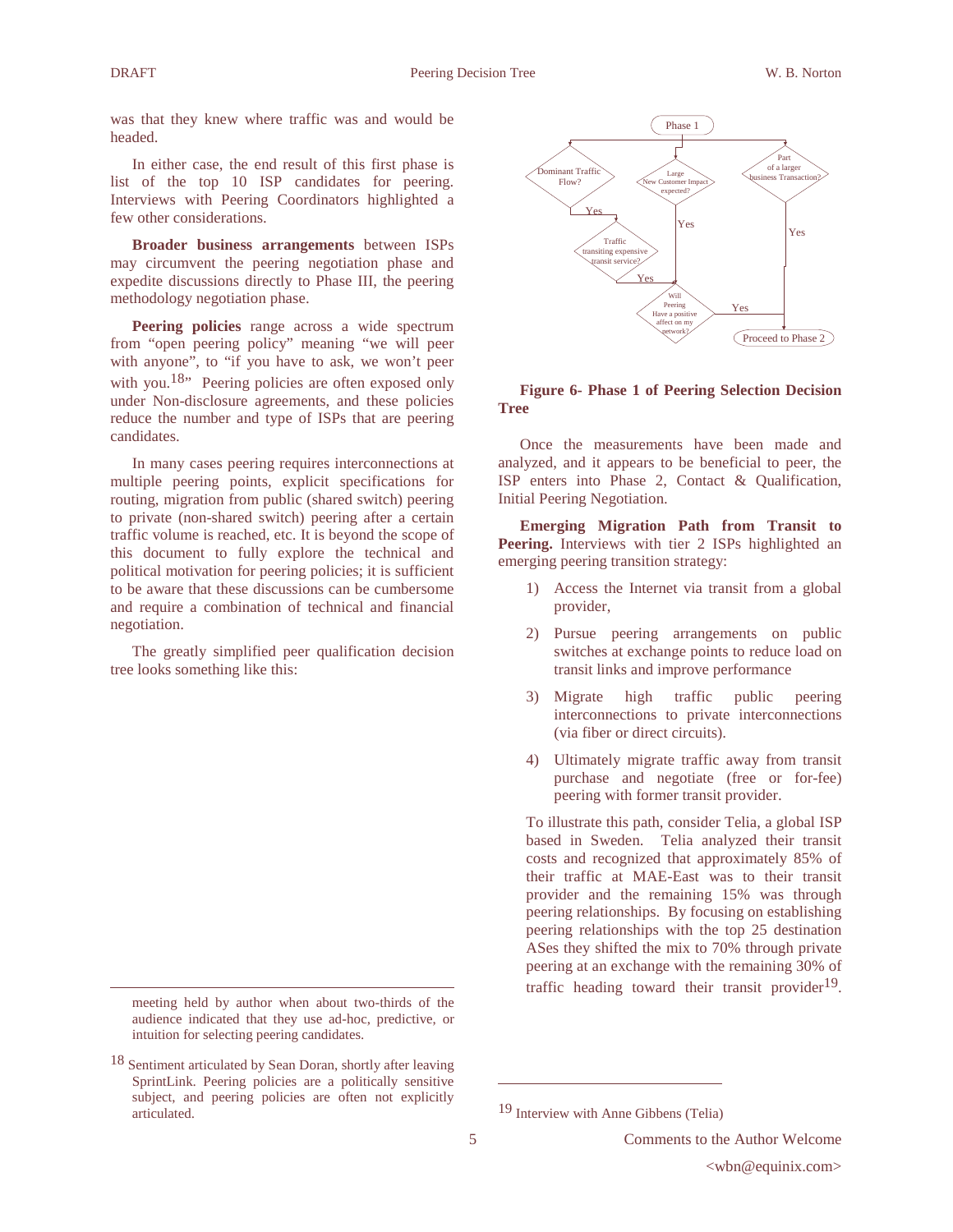The result was increased traffic efficiency and a reduction in the cost of transit<sup>20</sup>.

It should be stated that phase four of the migration strategy listed above may be overly optimistic and/or challenging for several reasons. First, transit providers prefer paying customers to peers. Second, transit providers typically have much more ubiquitous network infrastructure than their customers, and therefore will not see their customers as equal contributors. Finally, the transit providers have an incentive to reduce the number of their own competitors.

To illustrate this migration path, Raza Rizvi (REDNET) said "We had to leave our upstream provider for 16 months with alternative access to their route before they considered us not as a customer lost but as a potential peering partner."

After the top 10 potential peers are identified, peering coordinators proceed to Phase 2: Contact & Qualification, Initial Peering Negotiation.

# **II. Phase 2: Contact & Qualification, Initial** *Peering Negotiation*

Internet Service Providers typically have a person or group specifically tasked with peering and traffic engineering issues. For example, UUNet has a "Peering Steering Committee" to evaluate peering requests<sup>21</sup>. Some variations of the following steps lead to the parties either leaving the negotiation or proceeding to peering methodology discussions.

Interviews have highlighted a key challenge for ISPs. **Finding the right person to speak with at the target ISP** is a difficult and time intensive process. Peering Coordinators change jobs and there is no standard way to find out who handles this task. Mergers and acquisitions cloud lines of communication. Even if the name is known, Peering Coordinators are often traveling, way behind in e-mail, and prioritizing e-mail based on the subject or the sender. This is where "people networking" helps a great deal, and hiring expertise for their contacts speeds this initial contact process up quite a bit. In some cases, peering is expedited between ISPs simply because the decision makers have a previous

relationship<sup>22</sup>. This was the dominant mode of operation in the early days of the Internet.

In any case, peering contacts are initiated in one of the following ways:

- a) via electronic mail, using the pseudo standard peering@<ispdomain>.net or a personal contact,
- b) from contacts listed on an exchange point participant list,
- c) with tech-c or admin-c from DNS or ASN registries,
- d) informal meeting in an engineering forum like NANOG, IETF, RIPE, etc.,
- e) at trade shows from introductions among speakers, or with booth staff,
- f) from the target ISP sales force,
- g) from the target ISP NOC,
- h) as part of a larger business transaction.

Second, mutual non-disclosures agreements (NDAs) may be negotiated and signed, and a discussion of peering policy and prerequisites follow. Note that NDAs are an optional step, and many ISPs do not require signed NDAs prior to discussions<sup>23</sup>. Traffic engineering discussions and data disclosure may be used to justify the peering relationship. Each ISP typically has a set of requirements for peering that include peering at some number of geographically distributed locations, sometimes at public exchange points.

Traffic volume is usually a key determining factor. The decision rule hinges upon whether or not there is sufficient savings from peering to justify spending capital on a port on a router and/or a portion of the interconnection costs or augmenting existing capacity into an exchange point. A *Bilateral Peering Agreement24(BLPA)* is the legal form that details each parties understanding of acceptable behavior, and defines the arms length interactions that each would agreed to.

<sup>20</sup> As compared with growing the transit connection.

<sup>21</sup> Point made by Paul McNulty at the 1999 Apricot Session titled "Next Generation Internet Infrastructure".

 $22$  Discussion with Vab Goel, former VP of Engineering at Qwest.

<sup>23</sup> NANOG Peering BOF, NANOG 17 in Montreal, about 70 Peering Coordinators of 125 indicated they do not require NDAs.

<sup>24</sup> See http://www.linx.net/joininfo/peeringtemplate/agreement-v4.html for sample BLPA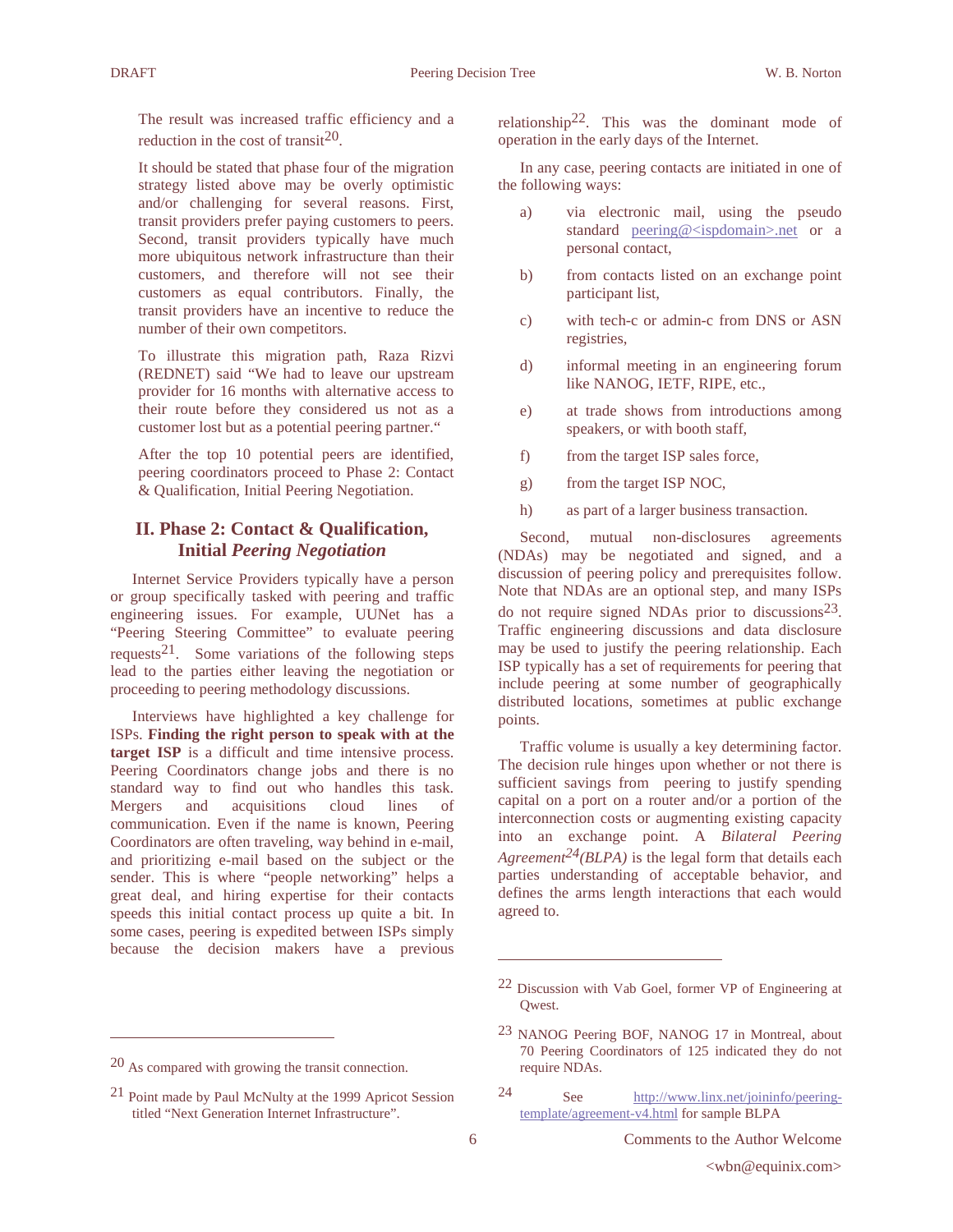Another motivation for peering to factor in includes lower latency and/or more regional distribution of traffic than existing connections allow.

This process is diagrammed below.



### **Figure 7 – Phase 2: Contact & Qualification Decision Tree**

After this initial discussion, either party may decide to walk away from the peering discussions until certain criteria are met<sup>25</sup>. If both parties agree that their requirements are sufficiently met to discuss methodology (they both benefit from the peering relationship), they move onto Phase 3: Implementation Discussions.

# **III. Phase 3: Implementation Discussions:** *Peering Methodology*

Since peering is seen as being of mutual benefit, both parties now explore the interconnection method(s) that will most effectively exchange traffic. The primary goal is to establish point(s) of interconnection, and secondarily detail optimal traffic exchange behavior (using Multi-Exit Discriminators (MEDs) or other traffic weighting techniques).

To interconnect, ISPs face two distinct options: Direct Circuit Interconnection or Exchange-Based Interconnection (or some global combination thereof).

The "Interconnection Strategies for ISPs" white paper<sup>26</sup> quantifies the economics and technical tradeoffs between the first two options. To summarize this report, the preferred methodology depends on the number of peers participating in the region and bandwidth required for its regional interconnections. ISPs that expect to interconnect at high or rapidly increasing bandwidth within the region, or expect interconnections with more than five parties in the region prefer the exchange-based solution. Those that do not anticipate a large number of regional interconnects prefer direct-circuits and typically decide to split the costs of interconnection with the peer by region. On occasion the costs are covered in whole by one peer<sup>27</sup>.



## **Figure 8 – ISP Physical Interconnection Methods**

For direct-circuit interconnects, key issues center upon interconnection location(s) and who pays for and manages the interconnection. This becomes a material cost issue as traffic grows and circuits increase in size and cost.

In either case, ISPs generally have the following goals for establishing peering:

- get peering set up as soon as possible,
- 2. minimize the cost of the interconnection and transit costs,
- 3. maximize the benefits of a systematic approach to peering,

<sup>25</sup> According to participants at the NANOG17 Peering BOF led by the author, government agencies in Israel and Australia forced ISP peering!

<sup>26</sup> Interconnection Strategies for ISPs, W. B. Norton, June99,presentation: http://www.nanog.org/mtg-9905/norton.html. A copy of this report can be requested via e-mail to wbn@umich.edu.

<sup>27</sup> Interviews found a pattern in which PSINet would peer with ISPs provided that peer covered all interconnection costs.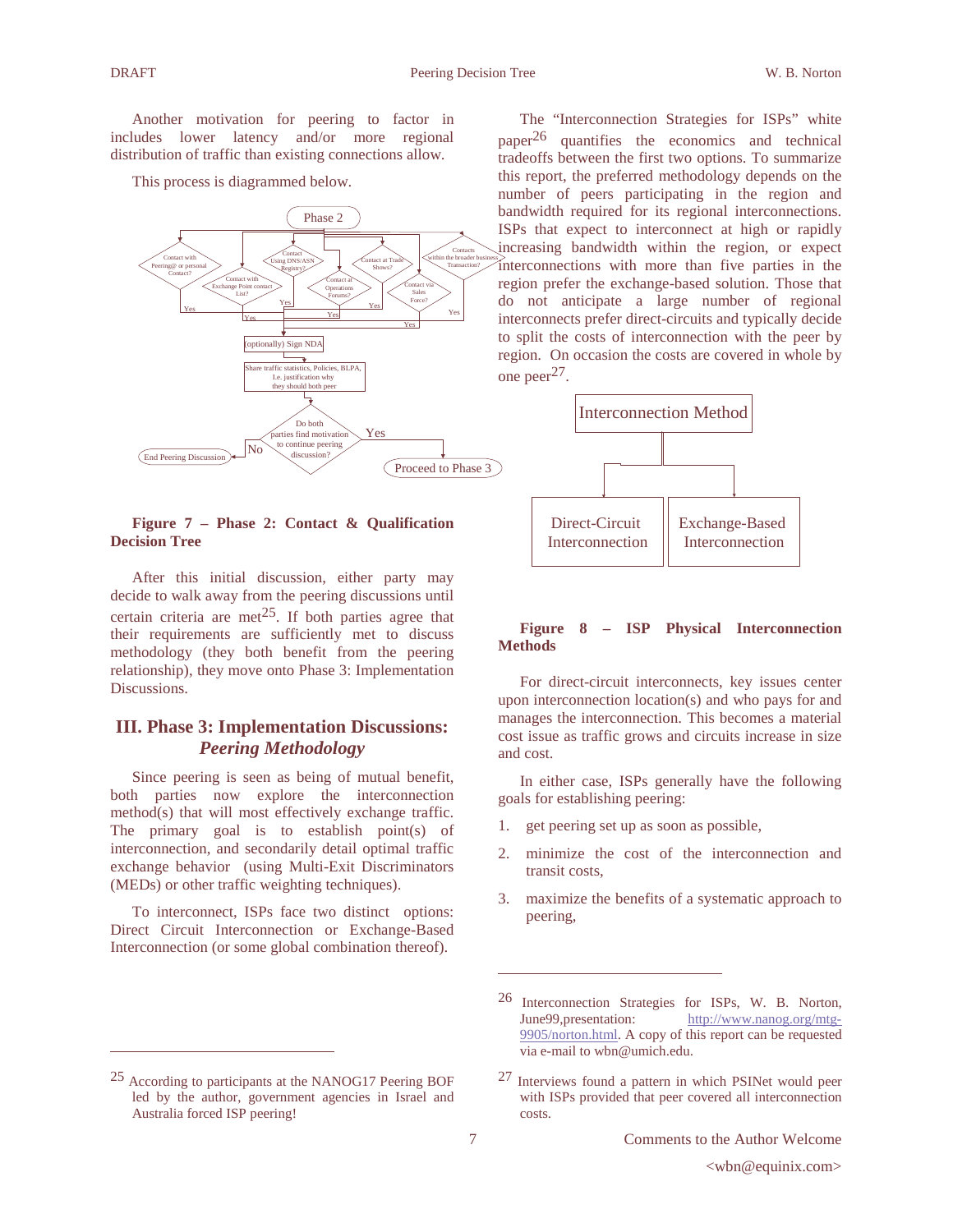- 4. execute the regional operations plan as strategy dictates (may be architecture/network development group goal), and
- 5. fulfill obligations of larger business agreement.

# Exchange Environment Selection Criteria

This section details the selection criteria an ISP typically uses when selecting an exchange. Note that these issues are listed in no particular order. These issues are shown graphically as flowcharts and discussed in detail in the paragraphs below.



## **Figure 9 - Exchange Environment Selection**

# Telecommunications Access Issues

These issues have to do with getting telecommunications services into the exchange. How fast can circuits be brought into the interconnection environment? How many carriers compete for business for circuits back to my local Point of Presence (POP)? For facilities-based ISPs, what is the cost of trenching into the exchange (how far away and what obstacles present themselves)? Are there nearby fiber providers that lease strands? These questions will help answer the most important question to ISPs: How fast can my peer and I get connectivity into the exchange? Multiple carriers lead to speed and cost efficiencies. Some ISPs have volume deals with certain carriers or otherwise prefer carriers and therefore prefer exchanges where these carriers can quickly provision circuits. These answers strongly impact the desirability of the exchange environment.

### Deployment Issues

These issues have to do with getting equipment into the exchange. How do I get my equipment into the exchange (assuming it supports collocation)? Do I ship equipment in or do I have to bring it with me as I fly in? Will someone act as remote hands and eyes to get the equipment into the racks or do I do the installation myself? Comparing exchange environments in this context, what are the costs associated with deployment (travel, staff time, etc.) into this exchange? Does the exchange have sufficient space, power, air conditioning, etc. The answers to these questions impact the deployment schedule for the ISP(s) engineers and the costs of the interconnection method.

# ISP Current Presences Issues

This issue is based on the following observation by the peering coordinators: *The most inexpensive and expedient peering arrangements are the ones made between ISPs that are already located in the same exchange.* There is a hidden assumption here that there is sufficient capacity to interconnect at the exchange. Cross-connects or switching fabrics can easily establish peering within a few hours or at most days. ISPs will prefer to interact where one or both ISP already has a presence.

## Operations Issues

These issues focus on the *ongoing* operations activities allowed within the exchange after initial installation. Does the exchange allow private network interconnections? Are there requirements to connect to a central switch? How is access and security handled at the facility<sup>28</sup>? Is there sufficient power, HVAC, capacity at the switch, space for additional racks, real time staff support<sup>29</sup>? Is it easy to upgrade my presence over time? Upgrading in this context means the ability to increase the speed of circuits into the exchange, the ability to purchase dark fiber, the ability to increase the number of racks and cross connects in the exchange, the ease of increasing the speed of interconnection. ISPs will prefer bandwidth-rich, ISPfriendly exchanges over those with restrictions over future operations.

#### Business Issues

"Bandwidth, strategic partner alliances, and corporate ties often override the technical

<sup>28</sup> For example, the NSPIXP is a major exchange in Japan yet has no staff on-site so engineers need to be called in for support. Escorted access could take hours to be coordinated.

<sup>29</sup> MAE-East has been widely criticized for being a major interconnection point in the US without sufficient infrastructure (power, A/C) to support expansion.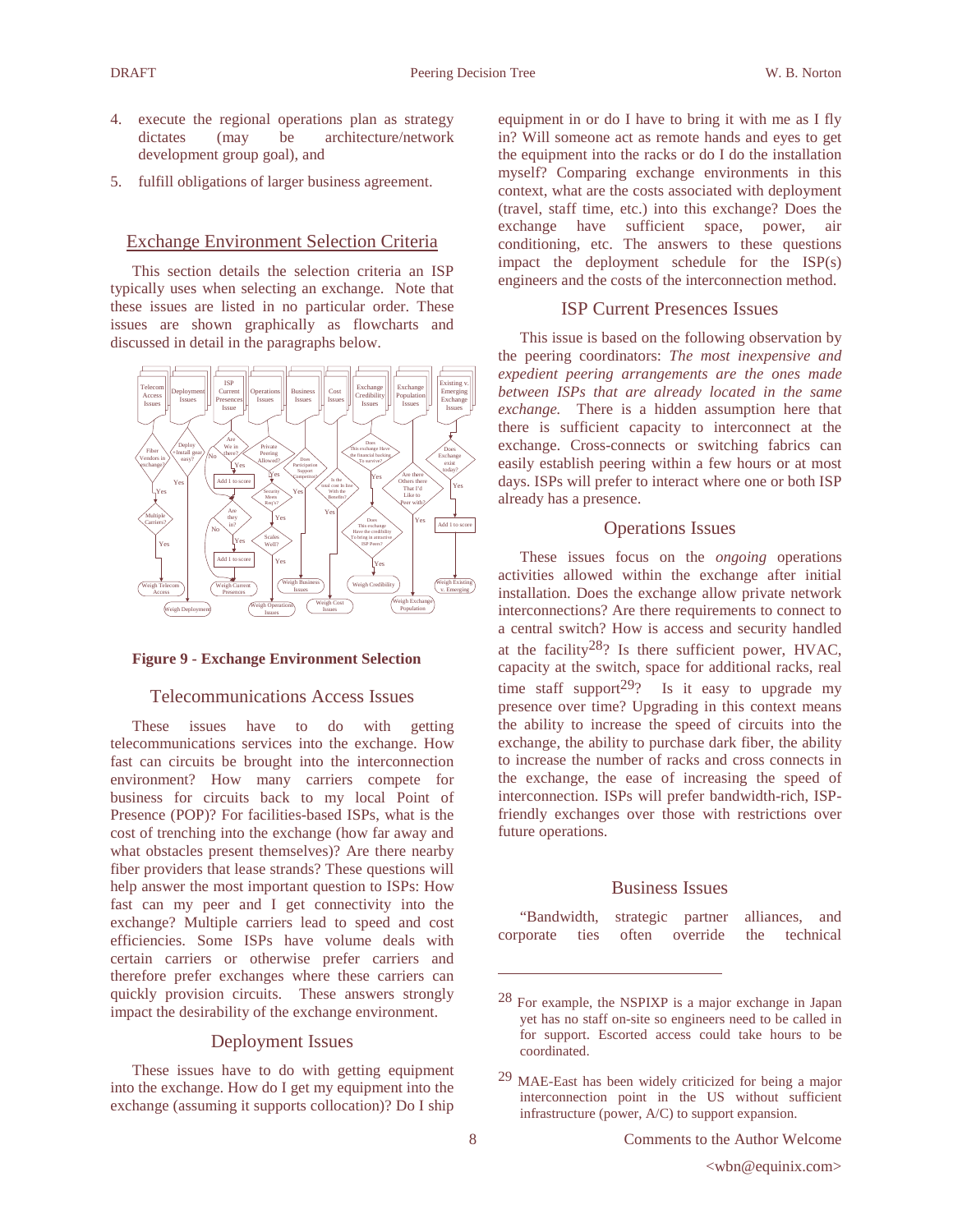justification $30.$ " – Lauren Nowlin, Peering Coordinator for Onyx Networks.

Perhaps the most far-reaching issue is strategic: do we want to support this exchange operator, and do their interests enhance or conflict with ours?

Will using this exchange support a competitor (contribute to their net income, their credibility, their positioning)? A neutrally operated exchange (defined as one that is not owned or aligned with any carrier, fiber provider, or ISP) provides an open distortion-free marketplace for carrier and ISP services.

Market distortions often result when an exchange is owned by one of its participants. This often manifests itself in requirements (required use of their carrier or ISP services) that constrain the market for services within the exchange<sup>31</sup>. Since it is difficult and disruptive to move equipment out of an exchange, ISPs will prefer a neutrally operated exchange environment that will not suffer from market distortions and limitations due to business conflicts of interest.

## Cost Issues

This broad issue crosses all other issues. What is the cost of using this exchange? What are the rack fees, cross connect fees, port fees, installation fees? What are the future operating fees going to be? What are the motivations and parameters surrounding these fees? Cost issues shadow most of the other issues listed in this paper. All else being equal, ISPs will seek to minimize the costs, particularly upfront costs, associated with the interconnection for peering.

### Credibility Issue

The credibility issue is twofold.

First, credibility goes to the financial support of the exchange. Does the exchange exist today and will it exist tomorrow? During the early stages of the exchange, ISPs are asked to make a leap of faith when committing, and therefore prefer an exchange with strong backing and the credibility to survive.



## **Figure 10 - Value of exchange varies over population**

Second, does the exchange operator have the backing and credibility to attract the more valuable peering candidates? Since the value of the exchange (shown in the graph below) is proportional to the number and type of participants. Does this exchange have the backing to attract my peers? Who is managing the exchange and what technology is in use? These answer signal the credibility and survivability of the exchange. ISPs will prefer an exchange with credibility – one that is financially and technically well backed and likely to attract the most desirably peering candidates.

## Exchange Population Issues

These issues focus on the side benefits to using this exchange. Are there other ISPs at this exchange that are peering candidates? Are there transit sales possible at the exchange? In the context of the credibility issue discussed above, who will likely be at the exchange in the future, and when will the cost of participation equal the value of the interconnection (also known as the Critical Mass Point)? ISPs will prefer an established and well-populated exchange, particularly one with potential customers that can generate revenue.

### Existing Exchange vs. New Exchange?

There are many operational exchange points in each region of the U.S. There are also *emerging* (soon to exist) exchanges that may be considered as peering points. However, given the pace of ISP expansion, it is unlikely that *emerging* exchange offerings are differentiated or compelling enough to be preferred over existing exchanges. Chronic traffic congestion can influence the decision to plan to peer in an existing malfunctioning exchange or wait until a better exchange opens. Customers with heavy flows of

<sup>30</sup> Discussions at NANOG 17 in Montreal.

<sup>31</sup> MAE-East is owned and operated by MCI Worldcom and requires use of MCI circuits to access MAE-East services. Exodus requires use of its network and at one point restricted direct access between ISPs and Carriers.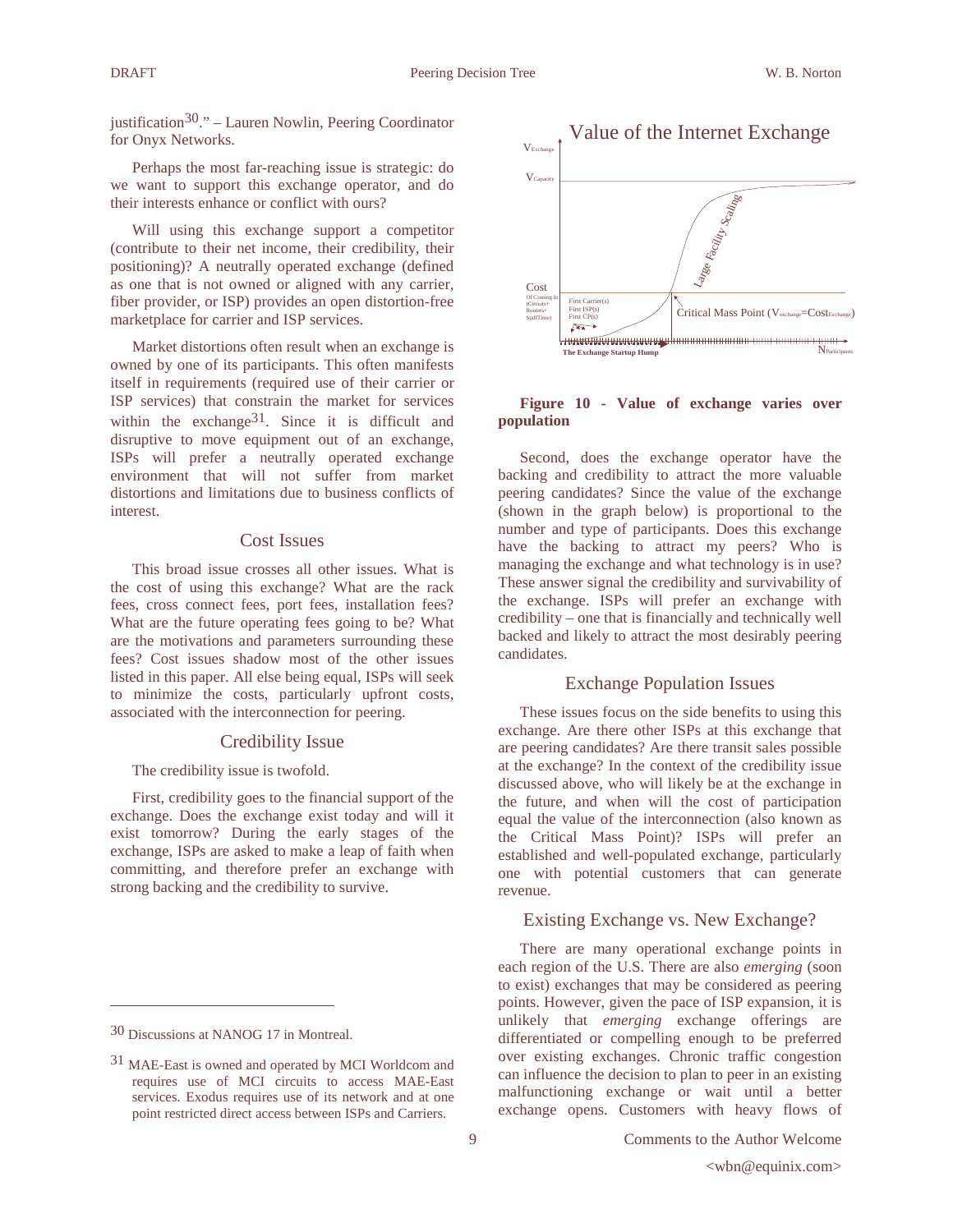regional traffic can also influence the decision. Long term benefits (scalability) may lead to preferring a next generation exchange. However, all else next generation exchange. *considered equal, ISPs generally prefer an existing exchange to an emerging one.*

# One Final Note on Exchange Criteria: **Weighting**

The ISPs we spoke with shared with us varied weightings of the importance of each of these issues. To some, the most important issues were the business issues, and others weighted more heavily the operations issues. Each ISP places higher or lower importance on different issues and not surprisingly select their operations environment based on their specific criteria.

## **IV. Summary**

This paper provides a rough description of the decision processes ISPs follow to identify and establish peering relationships. It explores the implementation phase and the criteria for exchange point selection.

The results of the interviews with ISP Peering Coordinators can be summarized with the following observations:

- 1) ISPs seek peering primarily to reduce transit costs and improve performance (lower latency).
- 2) Peering goals for ISPs include a) get peering set up as soon as possible, b) minimize the cost of the interconnection and their transit costs, c) maximize the benefits of a systematic approach to peering, d) execute the regional operations plan as strategy dictates (may be architecture/network development group goal), and e) fulfill obligations of larger business agreement.
- 3) The selection of an exchange environment is made relatively late in the peering process.
- 4) ISPs highlighted 9 selection criteria for selection of exchange environment: telecommunications access issues, deployment issues, current presences, operations issues, exchange population, cost issues, and credibility of the exchange environment operator. ISPs weight these issues differently and will prefer and exchange environment that best suit these needs.
- 5) One major challenge facing Peering Coordinators is the identification of potential peers and initiating discussions.

#### **Acknowledgements**

This paper was the result of interviews with key Internet peering coordinators, interactions with ISP support staff, and side conversations at various meetings and forums. Special thanks to a few folks who contributed their time and ideas to help create this early draft report: Ren Nowlin (Onyx networks), Joe Payne (IXC), Dave Diaz (Netrail), Jake Khuon and Alan Hannan (Global Crossing), Dan Gisi and Jeff Rizzo (Equinix), Patricia Taylor-Dolan (Level 3 Communications), Sean Donelan (AT&T Labs), Avi Freedman (AboveNet), Patrick Gilmore (Onyx), Geoff Huston (Telstra), Steve Meuse (GTE), Aaron Dudek (Sprint), Raza Rizvi (REDNET), Wouter van Hulten (InterXion). Special thanks to John Odenwelder (Equinix) for editing the document.

## **References**

[1] "Maturation in a Free Market: The Changing Dynamics of Peering in the ISP Market" by Jennifer DePalma

[2] "NAPs, Exchange Points, and Interconnection of Internet Service Providers: Recent Trends, Part I: 1997 Survey of Worldwide NAPs and Exchange Points", Mark Knopper

[3] Peering Contact Database, Restricted Access; for Peering Coordinators only. To received send email to wbn@umich.edu with AS#, company name, peering e-mail address, mailing address, phone numbers, and contact names.

[4] List of ISPs and NOC contact info: http://puck.nether.net/netops/nocs.cgi

[5] ISP Survival Guide, Geoff Huston, Wiley Publishers

[6] Data Communications "Old Boys' Network", Robin Gareiss http://www.data.com/issue/991007/peering.html

[7] Australian's take on Interconnection competition issues, http://www.accc.gov.au/

[8] IWS2000 Presentations on Internet Exchange futures: http://hsn-crl.koganei.wide.ad.jp/ipsjhqi/prev\_workshops/5.html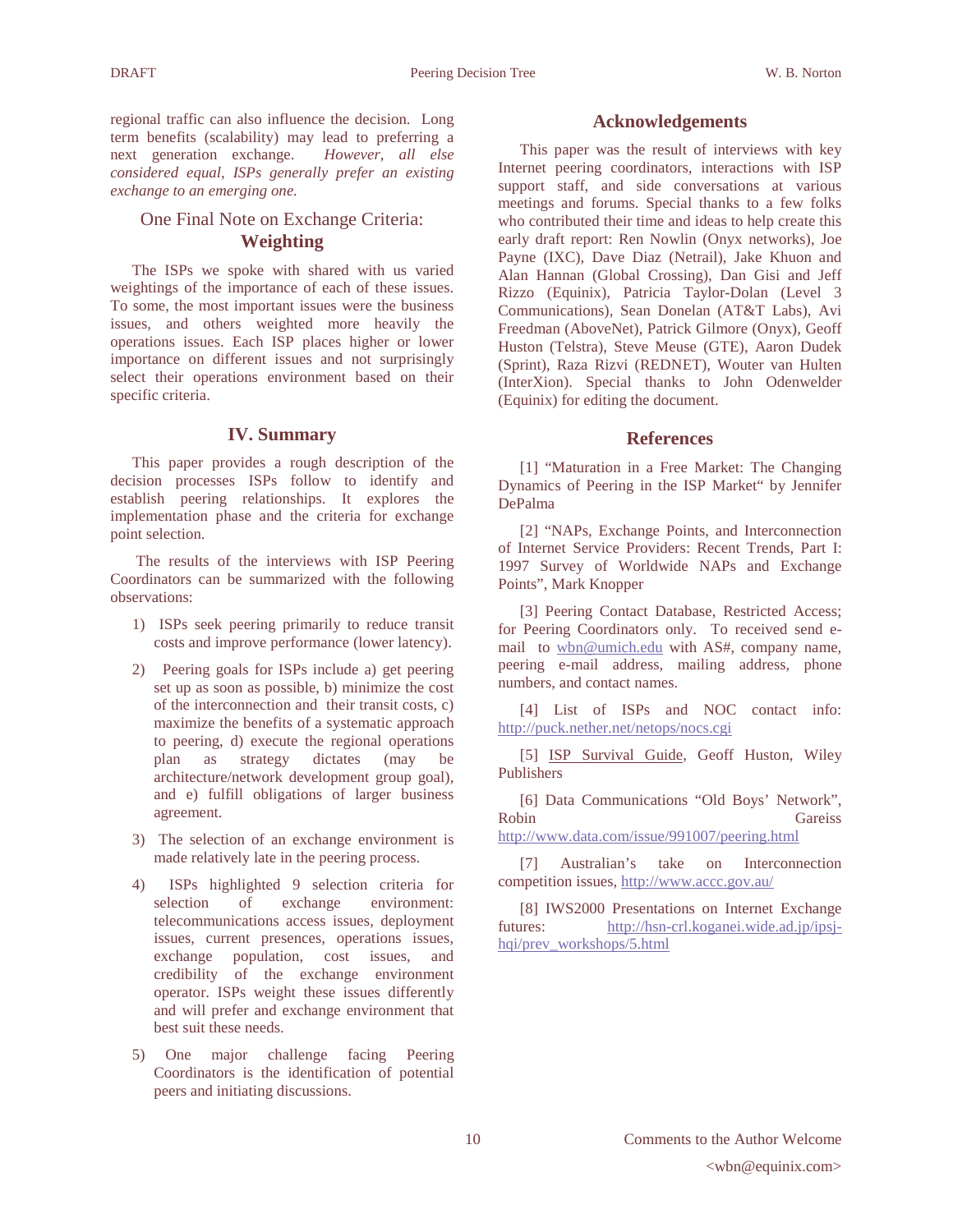# **Appendix A – Calculating the Financial Benefits of Peering**

Since the cost of transit is substantially higher  $32$  than the typically zero cost of peering, ISPs try to reduce this cost with peering relationships. Before we discuss the tactics used to establish peering, we will take a brief diversion to quantify the financial value of the peering.

# The Financial Value of Peering

Peering is seen as so valuable that companies are acquired because of pre-existing peering relationships  $33$ . But how does one assess the value peering relationships? A rough approximation can be34 made by measuring the traffic flow across the peering connections and comparing the cost of that traffic if sent across a transit interconnection. One can then use a perpetual annuity function to roughly value the peering sessions. To be complete one would have to factor in (at least modest) growth in traffic traversing that peering session, the chances of peering termination, improved performance and effect on customer retention, and a variety of other factors.



**Example**: In a simple example, assume that ISP A and ISP B both pay for transit at a transit fee of  $$100,000^{35}$  per month for an OC-3 (155 Mbps) worth

- 34 Conversation with Nigel Titley (Level3) where they calculated the peering cost savings to Level 3 in the millions.
- 35 Price quotes from interview with Dave Rand early 1999.

of transit. Assume further that one-tenth (15.5 Mbps) of that is traffic between ISP A and ISP B. If ISP A and ISP B agree to peer over a large point-to-point (OC-3) at  $$11,400/m$ onth<sup>36</sup>, each pays half of that  $\cos t^{37}$ , and each pays for an interface card to support private peering over that circuit, both ISP A and ISP B reduce their transit load by  $10\%$ <sup>38</sup>.

Assume a peering coordinator establishes one peering session this year. One can approximate the financial value of a peering coordinator by the cost savings to the ISP:

10% savings on the transit OC-3: \$10,000

-monthly cost of peering: \$11,400/2=\$ 5,570

 $$5,430/month * 12 months = $66,840/year$ 

Note 1: These cost figures are highly variable and are based on early 1999 quotes. Since then the prices have dropped dramatically, and ISPs have started offering tiered pricing. Fundamentally this doesn't change the dynamic; peering over point to point telco circuits (or less expensively over private cross connects within an exchange) has a profound effect on the cost of telecommunications for ISPs.

Note 2: Since only 10% of the interconnect is used between these two ISPs a smaller lower cost circuit could suffice. This approach allows the interconnection to scale and helps ensure that this interconnection is not a congestion point for some time.

Note 3: This is a financial benefit and ignores the decreased latency and perhaps decreased packet loss that leads to increased traffic. This benefit ultimately results in more bandwidth usage and therefore more revenue for usage-based ISPs. This additional revenue effect is ignored in this calculation.

<sup>32</sup> We'll show some actual transit price quotes from a previous research study. You can also look at the Boardwatch annual survey for this data also.

<sup>33</sup> Anonymous source claims GeoNet was acquired by Level 3 primarily because of its rich peering relationships, and NextLink purchased Concentric for the same reason.

<sup>36</sup> The circuit prices we used were taken directly from a carrier in the Ashburn, VA area. We were quoted an OC-3 for \$11,400/month and OC-12 for \$23,000/month.

<sup>37</sup> See the Interconnection Strategies for ISPs white paper describing

<sup>38</sup> Lots of assumptions here: each ISP will save 10% if traffic volume is symmetric.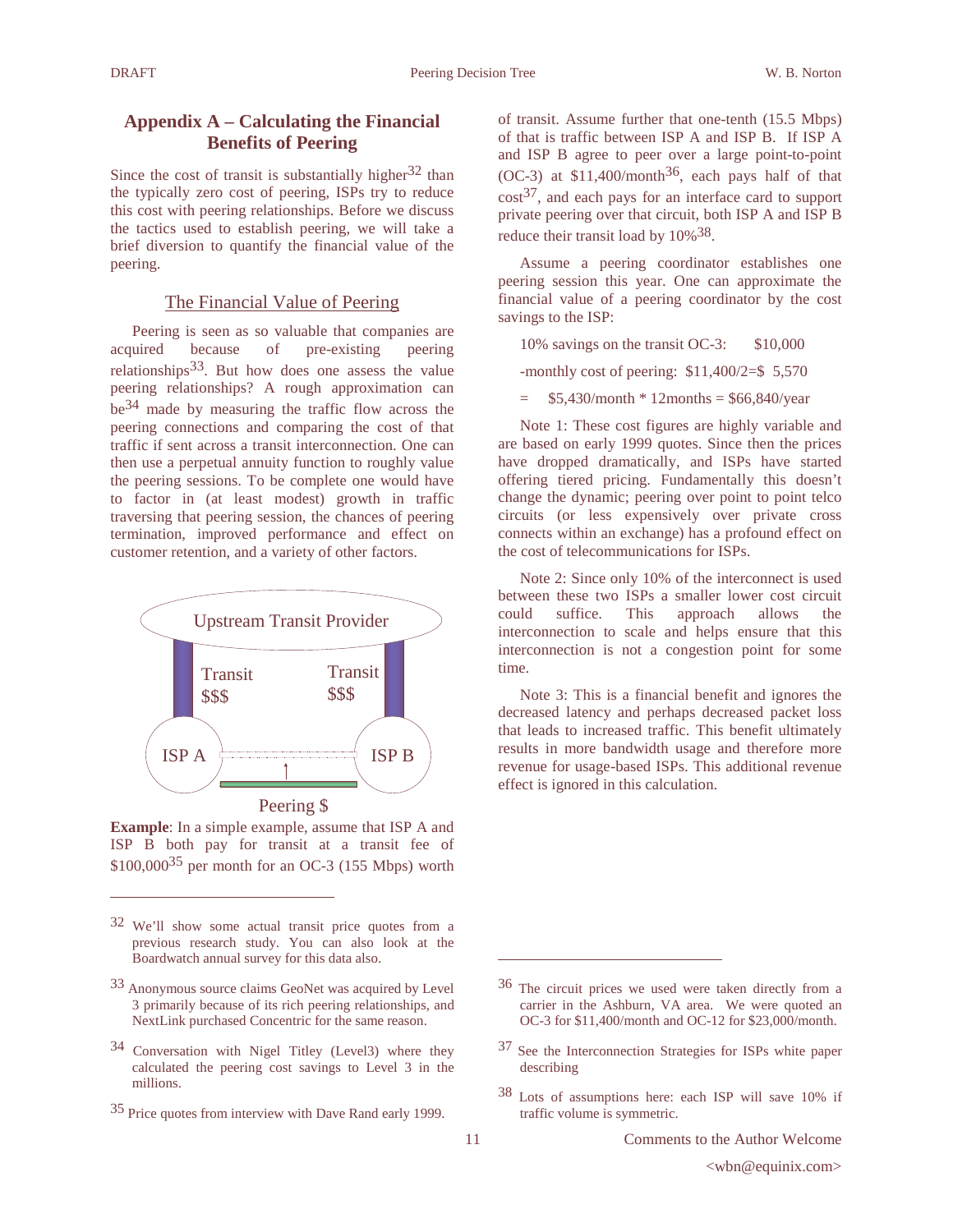# **Appendix B – European Peering Differences**

During research for this paper we found several distinct differences between the US and Europe in terms of peering in practice. For example, rather than only peering or transit, the Europeans more commonly bought or sold partial transit.

Interestingly enough, the peering wasn't based upon Europeans gaining partial transit access to the US, but rather European ISPs getting partial transit access to other European cities! It was seen as far cheaper to buy transit to European cities from a single provider already expanded into those areas than to build across international boundaries themselves. Long haul circuits and fiber to the US and establishing peering on the East coast with other US players was seen as relatively easy.

| Peering                        | Paid Peering            | <b>Partial Transit</b>           | <b>Full Transit</b> |
|--------------------------------|-------------------------|----------------------------------|---------------------|
|                                |                         |                                  |                     |
| \$0                            | \$                      | \$\$                             | \$\$\$              |
| Customer<br><b>Routes Only</b> | Customer<br>Routes Only | Customer<br>& Regional<br>Routes | All Routes          |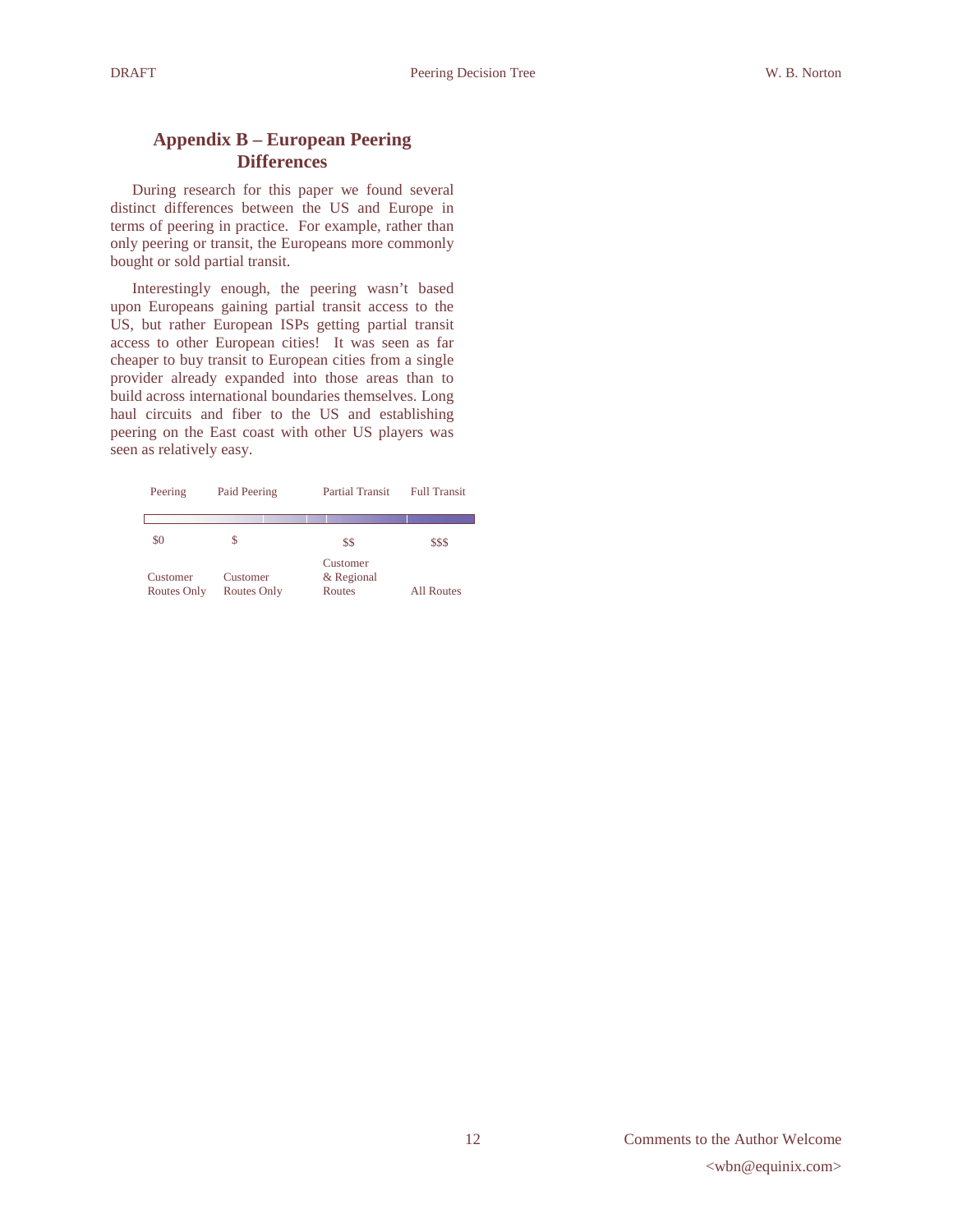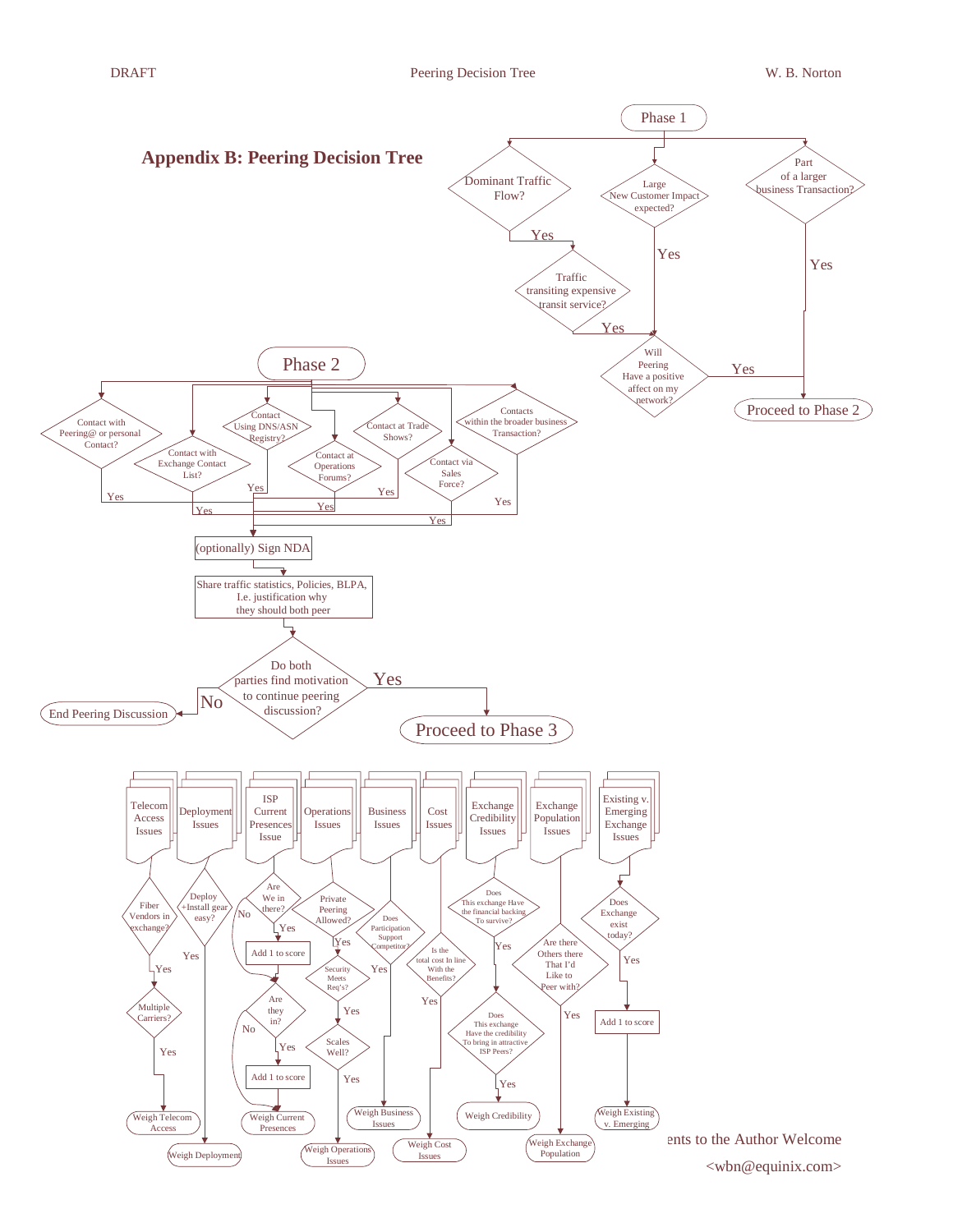# **Appendix C – Peering Simulation Game**

# Setting

In order to illustrate the strategic and financial role peering plays in an ISPs strategy, we created a peering simulation game $3^9$ . In this game, four ISPs (A, B, C, D) seek to maximize their revenues and minimize their costs. The **revenues** are determined by the number of regions or "squares" they occupy representing their market coverage and a quantum of content traffic (revenue) that market generates. The **costs** are determined by the number of squares that others occupy, representing the transit expense to access the rest of the Internet. The game board is shown below.

# The Board



#### **Figure 11 - The Peering Simulation Game**

**Play.** Each ISP rolls the die and selects the number of squares indicated by the die, building into the exchange points desired. For each square occupied,



39 First played at the Interconnect Billing and Accounting

write your name in the square and collect \$2,000 transit revenue. The ISP must then pay its upstream transit provider (shown as Transit Provider X or Transit Provider Y around the border of the board) \$1,000 for each square the **other** ISPs own. The ISP fills in the score card and (if at an exchange point) can proceed to the peering negotiation stage.

**Peering Negotiation**. ISPs can reduce their *transit* costs by building into an exchange point and *peering* with the other ISPs there. If both ISPs agree to *peer*, the transit costs to the other peer's squares are eliminated. (Both ISPs' transit costs are reduced by the number of squares the other ISP occupies). However, the ISPs must collectively cover the cost of peering (\$2,000 per round and two lost turns), split however they see fit. (This is the peering negotiation.)

## **Objective**

Generate as much revenue as possible by growing your network and establish peering or transit relationships to reduce network costs. Play is ended when any player can no longer execute a play (when the board is filled up). The winner is the player with the most money at the end of the game.

## Variations

**Transit Sales Negotiation (Optional).** ISPs can buy/sell transit to each other at a reduced rate of \$500/square. In the transit sale, the transit provider gets the \$500/square transit revenue and the transit purchaser saves \$500/square (compared with buying transit at \$1000/square). The cost of transit (\$2,000 per round and two lost turns) is identical to the cost of peering and is split however the ISPs negotiate.

**Merger and Acquisition (Optional).** ISPs can agree to pool their interests and merge into a single ISP. There is functionally no difference in play except money can flow between the players and the new



merged company gets two turns. Transit fees must be

Workshop, London March 16, 2000